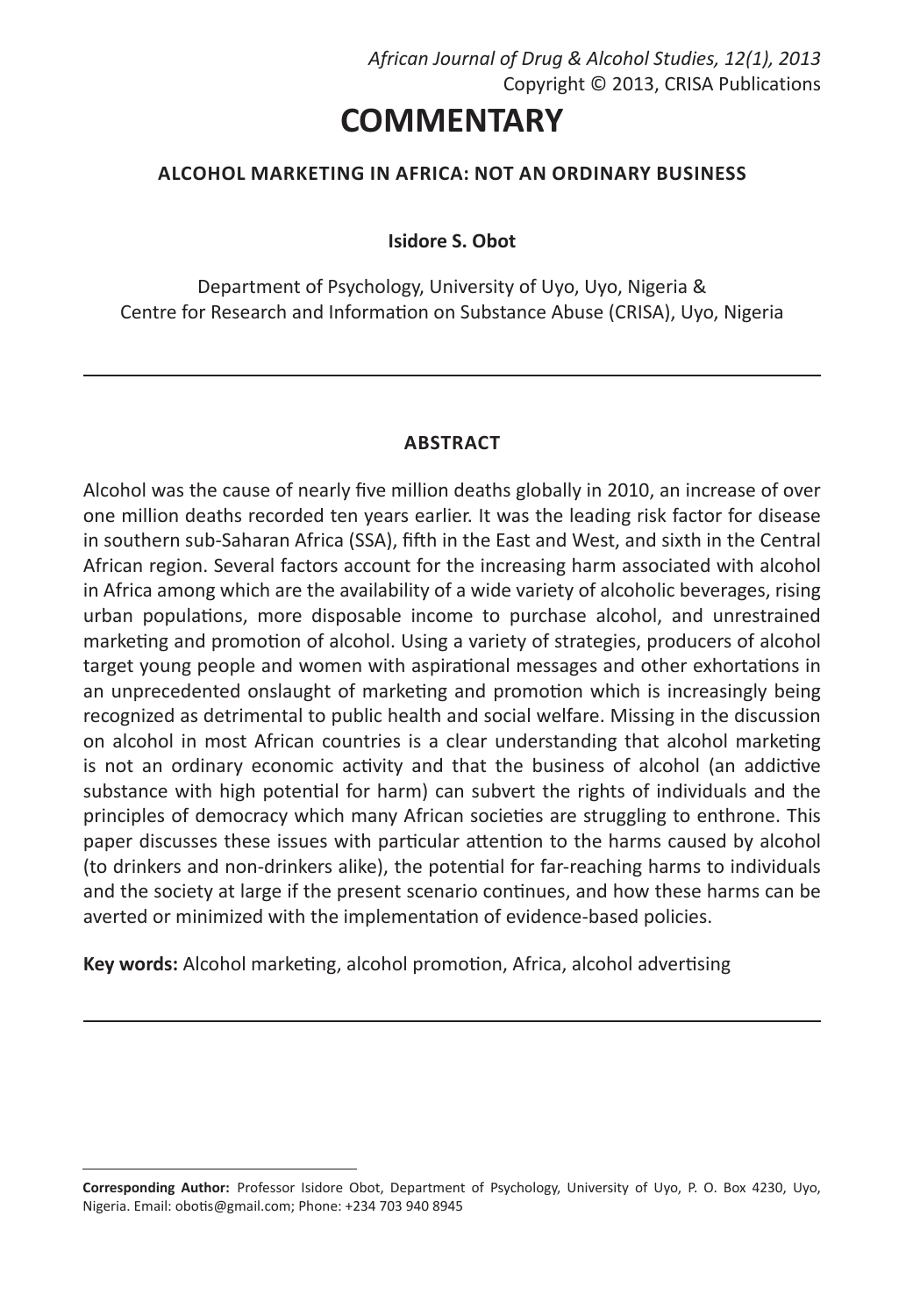#### **INTRODUCTION**

Alcohol has featured in both positive and negative lights in the social history of sub-Saharan Africa where different types of fermented beverages manufactured from fruits and grains have been consumed for millennia as part of normal cultural and social interactions. While problematic drinking has always featured in the drinking habits of people in the African continent (Adomakoh, 1976), widespread recognition of drunkenness as a social problem began with the arrival of distilled drinks beginning with pre-colonial contact with European traders and explorers. It is on record that gin, rum, whiskey and other beverages were used as items of exchange in commercial transactions during the colonial penetration of the continent (Pan, 1975). What might have been the first recorded evidence of serious concern about the negative role of alcohol in Africa was expressed in connection with rum-induced drunkenness. In 1844 a chief in what is today central Nigeria complained to the colonial administrators that "Rum has ruined my country; it has ruined my people. It has made them become mad" (Pan, 1975, p. 11). Thus through the exchange of "African raw materials and slaves with whiskey and gin in an infamous barter system the stage was set for the large scale commercialization of alcohol which is being witnessed today in the continent" (Obot, 1993, p. 75).

Western commercial beverages have not only penetrated every nook and cranny of sub-Saharan African societies, the region is experiencing an onslaught of alcohol marketing and promotion activities by industrial giants and less endowed local players. Africa is a sought-after market because there is a large room for growth

due to the existence of pools of abstainers and their increasing levels of disposable income (even as poverty remains a major affliction in the most countries). It is also a region with little or no restrictions on the behaviours of producers and marketers because alcohol control policies are lacking or not enforced where they exist. The result, as recent findings have shown, is that alcoholic beverages have become one of the most accessible and affordable commercial products in many countries of the region (de Brujin, 2011), and unfortunately also a product associated with a growing burden of health problems due mostly to unintentional injuries and chronic health conditions (Lim et al., 2012) often caused by road traffic accidents.

#### **DRINKING IN AFRICA**

In every country in the African continent more people abstain from drinking than drink, with the proportion of abstainers as high as 90 percent in Muslim countries (WHO, 2011). Total adult per capita consumption (APC) is 6.15 litres of pure alcohol, which is about the global average of 6.13 litres and less than the consumption in Europe (12 litres) and the Americas (8.7 litres). However, the low overall per capita consumption in Africa hides a couple of ugly secrets. First is that while some of the lowest per capita consumption in the world can be found in Africa, two countries in the region – Nigeria and Uganda -- are consistently among those with the highest level of APC. Second is that when the amount consumed per drinker is considered, South Africa and Nigeria are in the top league of countries recording the highest levels of consumption (WHO, 2011). What this means is that the typical drinker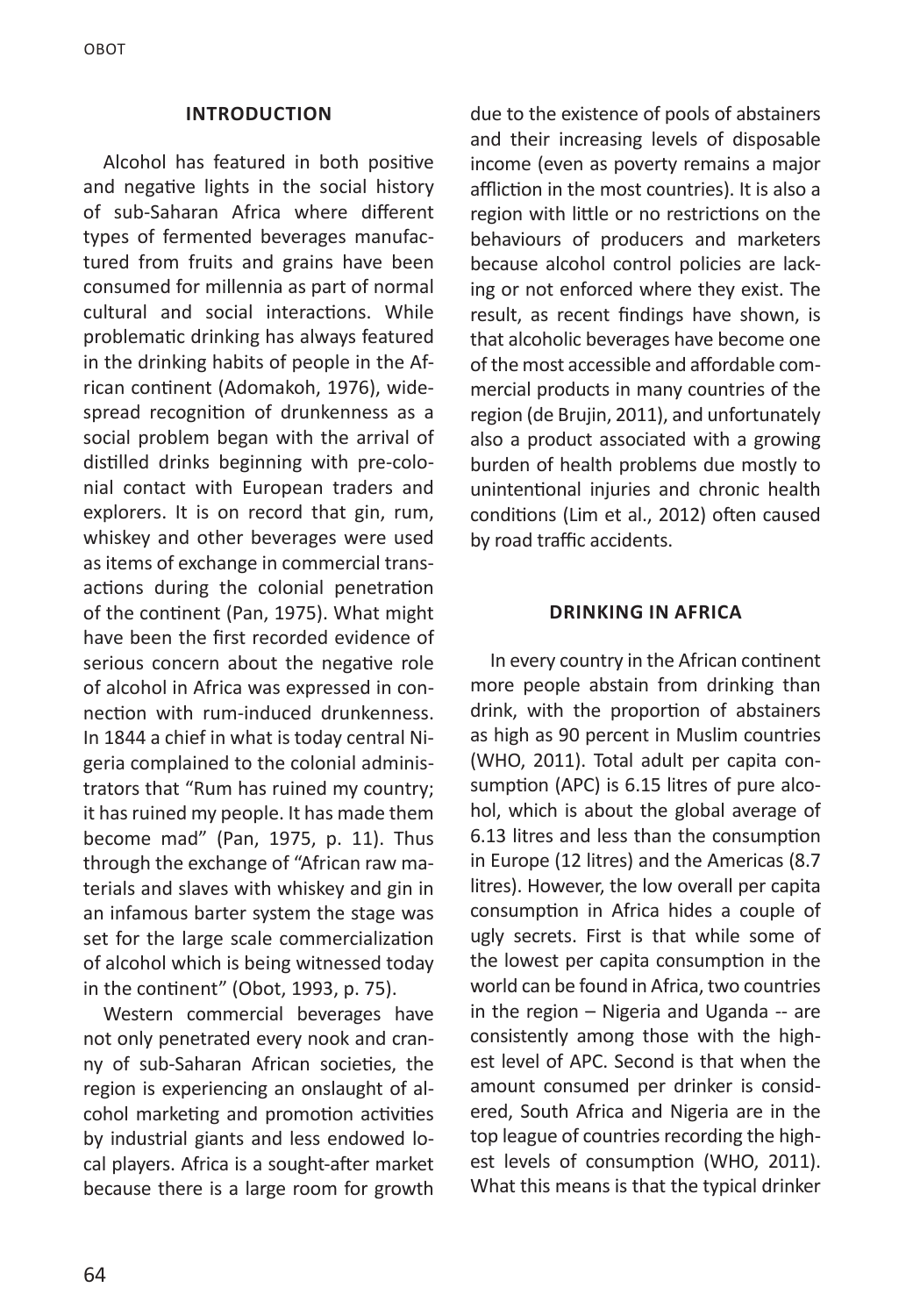in these countries simply drinks too much at a sitting, a pattern of consumption described as heavy episodic or all-or-nothing drinking (Partanen, 1991).

What is being consumed? Up to 50% of alcohol consumed in Africa is not captured in official government records; this category of unrecorded alcohol is made up mostly of homemade fermented and distilled beverages. The consumption of these beverages today is generally out of necessity not choice because the most preferred beverage is western commercial beer (Obot, 2006); in other words differential cost is what limits the consumption of commercial beverages and somehow helps to sustain the market for home brews. However, this is a fast-changing situation because as national income increases, consumption of unrecorded alcohol will decrease while overall consumption will increase (WHO, 2011). Yet homemade drinks will remain an important aspect of the drinking habits of many African consumers, especially among the poor and people living in rural areas, even as increasing availability and affordability of western commercial drinks will likely diminish their acceptability.

Even in societies where alcohol is consumed by a majority of the population, most of the abstainers can be found among women and young people. In traditional African societies drinking by women was regulated and children and adolescents were largely expected not to drink on their own and sanctioned by parents if caught consuming alcohol (Obot, 1993). Again, this situation has changed in recent years as drinking among women seems to have increased (Ibanga et al., 2005; Tumwesigye et al., 2005; WHO, 2011), and as there is growing evidence that alcohol is associated with high incidence of death and disability among young people (Roerecke, Rehm & Obot, 2006; Rehm et al., 2010). This emerging profile of increased consumption and problems among women and young adults is related to a number of economic and social factors one of which, as stated earlier, is that the large base of abstainers has become a prime target of advertisers.

## **AVAILABILITY OF ALCOHOL: NOT BUSINESS AS USUAL IN AFRICA**

The influence of economic operators on the availability of alcohol is well established and not surprising. Whether availability is viewed as making sure that alcoholic beverages can be bought at affordable prices, in terms of acceptability, or its accessibility as and when needed, the industry has interest and has been involved in many types of activities to achieve the overall goal of increased availability and consumption. This industry role in driving supply of and demand for a dangerous substance is not limited to alcohol but has been studied in the context of tobacco and other products (guns, cars, food) that are also associated with disability, disease and other negative outcomes (Jahiel, 2010). The concept of "corporationinduced diseases" as proposed by Jahiel (2008) refers to morbidity and mortality from diseases caused by the consumption of or exposure to industrial products. How this applies to alcohol has received some attention (Jahiel & Babor, 2007), and this attention is bound to increase with renewed focus on the contribution of alcohol to the global burden of disease, especially in low and middle income countries (Lim et al., 2012). In line with this conceptualization, this paper asserts that the alcohol industry is a vector for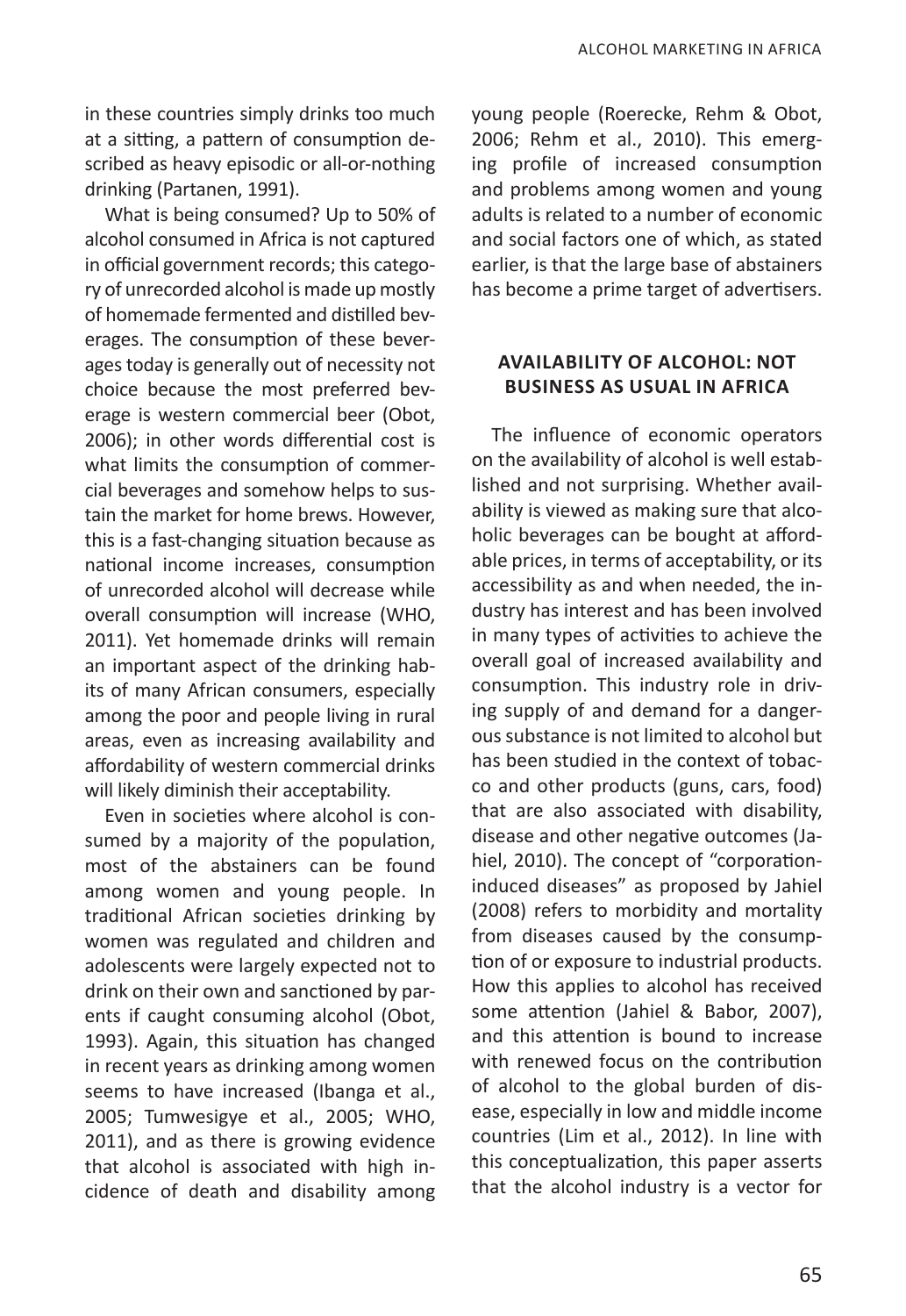health and social problems in Africa because it exists to propagate consumption of an addictive substance through unfair ways and means that subvert the rights of young people and vulnerable groups.

### **MARKETING OF ALCOHOL**

The African market has been described as a "jewel" and the alcohol industry spends large and increasing amounts of money to market and promote different types of beverage (Jernigan, 2012a, b). In some of the traditionally high consumption countries in the continent (Kenya, Nigeria, South Africa, Uganda) alcohol producers are among the top advertisers. Large producers like Heineken, Diageo and SABMiller are focused on expanding the market in these and other countries by investing heavily in new breweries and advertising their brands, and these activities seem to be producing the desired results. In Nigeria, a country long known for its love for Guinness stout (the first Guinness brewery outside Ireland and the UK was built in Lagos in 1962), net sales of Guinness products rose in the year ending in June 2012 and profits increased over the previous year even as sales declined a bit. Nigeria has indeed for many years been the second largest global market for Guinness extra stout and number one in Africa.

In a new strategy in Nigeria, alcohol is being promoted by the country's movie industry and the hip-hop music industry seems to have played a major role in what is a growing interest in expensive liquor and wine. According to Euromonitor International Nigeria is one of the fastestgrowing champagne markets, with sales of \$49 million in 2011, \$59 million in 2012 and estimated to reach \$105 million in

2017 (Smith, 2013). Across the continent beer remains the most preferred beverage but spirits are making a noticeable entry and wine consumption is not negligible. In particular Diageo has been marketing Johnnie Walker whiskey in Africa and in its 2012 annual report promises to grow the spirits business in the continent. Since it was launched in 2006 Smirnoff ice, a mixed drink, has remained very popular among young drinkers.

There seems to be no doubt that because of growing populations and increasing prosperity in some sections of fast developing countries, Africa will become a centre of high level marketing and promotion of alcohol in the coming years. This is not a surprising view, however what makes alcohol marketing and promotion in much of Africa different is the near-total lack of controls which allows the industry room to employ a wide variety of techniques and strategies to grow the market.

**Marketing and promotion strategies:** Alcohol marketing and promotion activities are ubiquitous in most African countries and highly unregulated. These activities have been highlighted in various reviews and studies (Obot, 2002; Jernigan & Obot, 2006; de Brujin, 2011) and tend to include sponsorship of events and programmes*.* These events are the ones that attract young people, e.g., fashion shows, beauty contests, sports events, music segments on radio, performances by foreign musical stars, and end-of-year or seasonal carnivals where alcohol is the centre of attraction (Obot, 2002). In a systematic effort to study the marketing and promotional strategies used by alcohol producers in four African countries (Gambia, Ghana, Nigeria and Uganda) a massive amount of alcohol advertising was reported in these countries except The Gambia, a predomi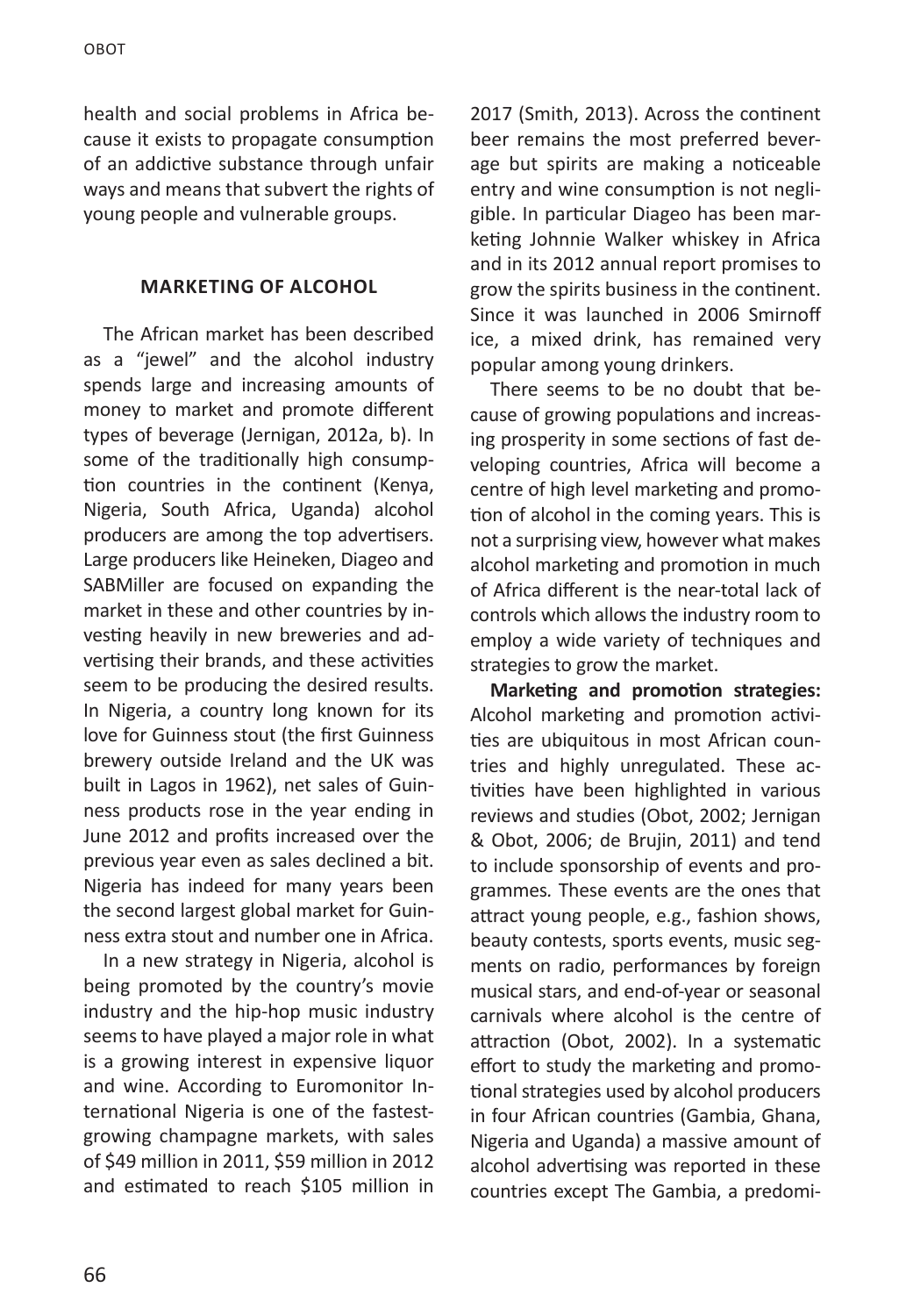nantly Muslim country (de Brujin, 2011). Most of the advertising was on radio but also in magazines targeting special groups like women and young people. Product placement was common in urban areas and indeed the main message coming out of this study is that a walk through urban and semi-urban areas of these countries is to experience an elaborate display of beer advertising on billboards, sides of buildings, moving vehicles and store fronts where the products are often exhibited and ready for consumption.

An analysis of the common themes in the advertisements confirm what has been the predominant messages for many years (Obot, 2002). Alcohol (beer and spirits) is presented as a cultural item and the act of drinking a particular beverage is encouraged as behaviour in keeping with the ways of life of a people. The theme of success (in business, sports and the professions) and participation in a western way of life is a direct call to non-drinkers not to miss out and drinkers to continue to imbibe. And, of course, the producers tout their contribution to society in terms of jobs created and tax paid to government coffers.

Other strategies include product design where, for example, spirits are sold in small packages or bottles rendering them affordable to young people. A recent development is the local sourcing of agricultural inputs (sorghum, maize, barley, cassava) as raw materials for the production of beer. New products from these have emerged in Uganda, Kenya and Mozambique with encouragement from governments in the form of tax waivers. Because the products of these "home grown" raw materials are cheaper and therefore more affordable beer consumption may increase as the economic constraint mentioned earlier is removed. Another advantage of these products from the industry perspective is that they products make beer seem more like a local and natural beverage and allows the industry to easily penetrate sectors of the economy and governance structures with an appealing message hinged on contributions to the economy. It is an old strategy reminiscent of the tobacco industry which for many years held up its purported contributions to the development of the agricultural sector through its young farmers programme (Obot, 1993) and continue to defend their opposition to Nigeria's tobacco control bill because of what they see as a potential loss to the economy.

**Targeting women and young people:** Guinness (a member of the Diageo family) is known for its innovative and thematic campaigns (Michael Power, The Ticket) which emphasize "action" or carry aspirational messages. In 2012 the company launched a special fruit-flavoured alcoholic drink for women called SNAPP across four venues in the country. According to an industry spokesperson:

SNAPP has been introduced into the ready to drink category in response to the increasing demand for an alcoholic drink that appeals to women who want to show their individuality and unique style when out socializing with friends. This is very much in line with Guinness Nigeria's vision of celebrating life, everyday, everywhere. SNAPP is a drink that is made with the choicest ingredients giving it a crispy and naturally refreshing taste. It is a first of its kind for women in the alcoholic Ready-To-Drink category and is the perfect choice for the modern, classy woman looking for a feminine and stylish alcoholic beverage" (Okorie, 2012).

We are also informed that SNAPP was created because "We know that women are rapidly gaining economic power and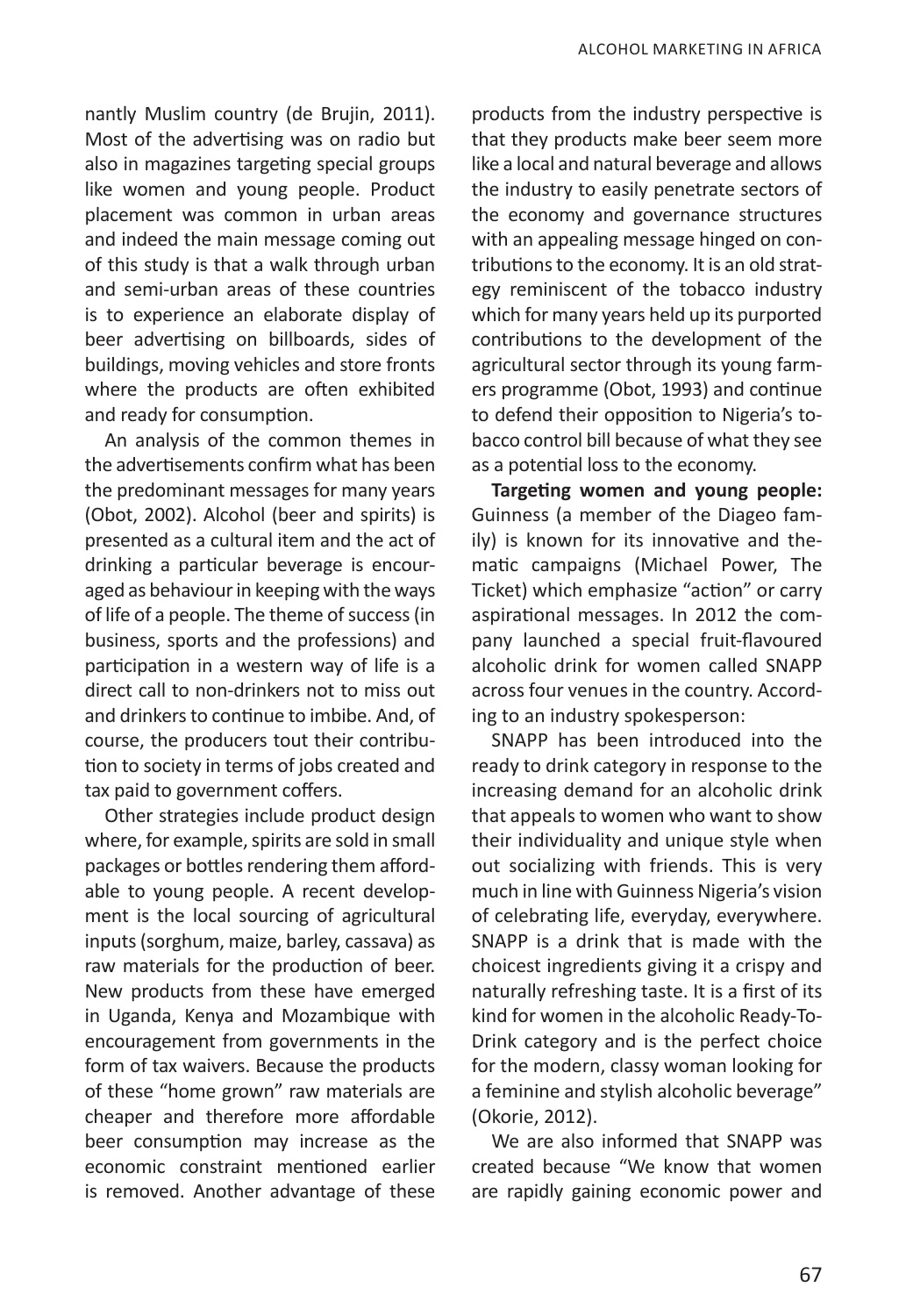becoming more independent. Women everywhere are increasingly celebrating their successes in their various fields of endeavor, be it family or at work" (Okorie, 2012).

In a similar vein a brand from the Heineken stable advertises its television reality show in which young people go on a search and "the last man standing" goes home with very attractive prizes. The *Gulder* Ultimate Search programme was created to "promote the brand's values of confidence, discernment, focus, courage, determination and [not to be forgotten] success" (Odusote, 2010). In Africa targeting young people and women for the promotion of alcoholic beverages has become a bare-faced and growing phenomenon.

Table 1 shows examples of the messages the alcohol industry tries to convey to the public not only in advertisements but in other forms of communication. The second column of the table are refutations of the messages on the basis of available scientific evidence.

## **A PERNICIOUS ROLE IN THE POLICY PROCESS**

The alcohol industry exists for the purpose of making money for its investors. It is not a secret that in trying to maximize profit and make shareholders happy the products are presented in ways that make them appealing to potential consumers. This often involves use of unethical approaches to marketing and promotion of products which were highlighted earlier.

It has become clear in recent years that the alcohol industry goes beyond pushing their products to trying to exert control over the environment in which they operate. This pernicious type of control involves direct involvement in national

policy development with potential for long-lasting impact. As documented in an influential paper by Bakke and Endal (2006), the alcohol industry has sought to take over the role of government in the design of alcohol policies in several African countries. Employing the services of an industry-funded centre and international consultants, and with the collaboration of often unsuspecting local organizations, such efforts were in high gear at a time when the World Health Organization was developing its global alcohol strategy. What the industry wanted and continues to seek was to influence the policy process in these countries by foisting on them a one-size-fits-all policy which promotes strategies not supported by scientific evidence but which protects the interests of the industry. The policies proposed by the industry agents (like the focus on education and responsible drinking) ignore the public health impact of alcohol and the process of designing them is a subversion of the rights of countries to direct their affairs in ways that are not detrimental to the welfare of its citizens.

## **NOT AN ORDINARY BUSINESS**

The publication of the book *Alcohol: no ordinary commodity* (Babor et al., 2003) ten years ago served as a wake-up call to the public health community and policy makers to the role of alcohol in society. Alcohol is not a commodity like bread and vegetables; it is a toxic, intoxicating and dependence producing substance with well-established causal links to acute and chronic health and social problems. And unlike the consumption of ordinary products, drinking leads to more drinking and more drinking means more trouble espe-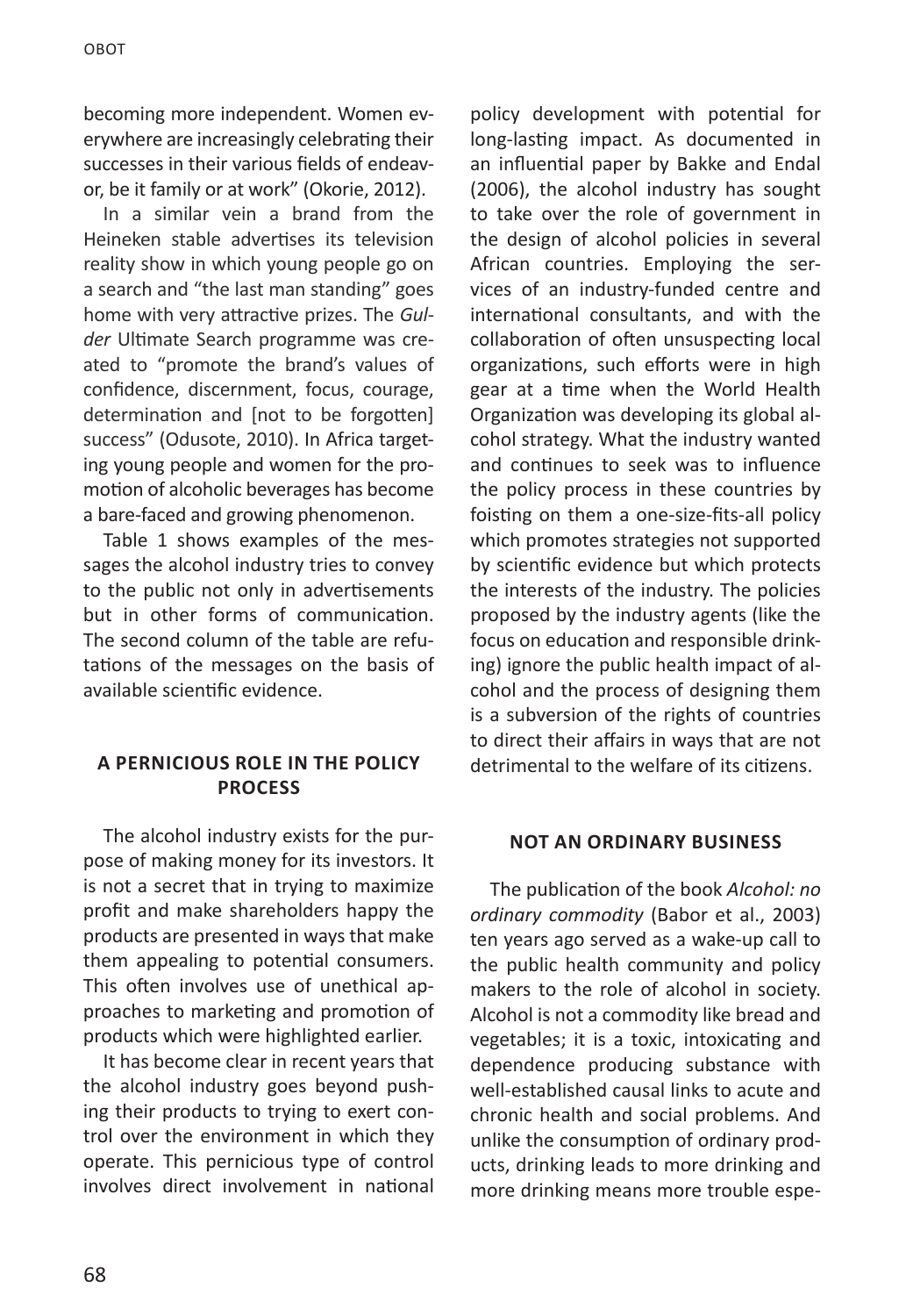| <b>Industry views</b>                                                                                  | The scientific evidence                                                                                                                                                                                                                                                                                                                                                                                                                                                                                                                                                                                            |
|--------------------------------------------------------------------------------------------------------|--------------------------------------------------------------------------------------------------------------------------------------------------------------------------------------------------------------------------------------------------------------------------------------------------------------------------------------------------------------------------------------------------------------------------------------------------------------------------------------------------------------------------------------------------------------------------------------------------------------------|
| Drinking is a normal activity;<br>everybody does it.                                                   | No, everybody does not do it. In fact most people do not drink (WHO, 2011)<br>and there are good reasons for them not to drink. For example, adolescents,<br>pregnant women, people engaged in some risky activities like operating<br>machinery, and those with some medical conditions are advised not to<br>drink. Moreover, in some religious traditions the consumption of alcohol is<br>prohibited.                                                                                                                                                                                                          |
| Drinking and success<br>go together.                                                                   | This is a powerful message especially among the young so it is not surprising<br>that success has remained a common theme in advertisements. Of course,<br>available evidence does not support the touted association. On the contrary,<br>failure is more likely to follow heavy drinking than success. Alcohol is a risk<br>factor for non-communicable diseases, HIV/AIDS and drinking is associated<br>with problems that impede personal and socio-economic development<br>(Room, Rehm & Parry, 2011).                                                                                                        |
| Alcohol is part of<br>your cultural heritage.                                                          | The beverages that are advertised as cultural items tend to be spirits $-$ gin<br>is a favorite. It is a drink often used in transactions between two parties, in<br>libations to appease the gods, and favoured by elders and leaders of the clan.<br>But as distilled spirits play quite a disruptive role in the African culture, a role<br>that led a traditional ruler in colonial times to call for help because of the<br>effects (Pan, 1975).                                                                                                                                                              |
| Alcohol is good for you.                                                                               | There is evidence from some western countries that moderate drinking is<br>associated with cardio-protective effects. However, because of the pattern of<br>consumption that is characterized by heavy episodic drinking the net effect of<br>alcohol consumption in Africa in terms of death and disability is negative (Lim<br>et al., 2012).                                                                                                                                                                                                                                                                    |
| Alcohol advertising is only for<br>brand loyalty; it is not meant to<br>encourage drinking initiation. | Alcohol advertising may be important in brand loyalty but it does much more<br>than that. There is good evidence that exposure to advertising influences the<br>initiation of drinking among young people (Anderson et al., 2009; Henrikson<br>et al., 2008).                                                                                                                                                                                                                                                                                                                                                      |
| The alcohol industry is an<br>important contributor to the<br>economy.                                 | Alcohol producers pay taxes to government but unlike other products alcohol<br>is a major contributor to burden of disease across the world (Lim et al., 2012).<br>Alcohol is associated with chronic diseases, accidents, health care costs,<br>etc. In countries where the social and economic costs of alcohol have been<br>conducted as in Canada, US, Australia, the costs to society outweigh whatever<br>tax benefit there might be.                                                                                                                                                                        |
| If only everyone drank<br>responsibly there would not be<br>any alcohol-related problem.               | "Responsible drinking" is a deceptive term. The deception lies in the<br>assumption that the problem with alcohol lies with people who habitually<br>drink too much. In real life people who "drink responsibly" sometimes drink<br>too much and there is evidence that occasional heavy drinking is associated<br>with elevated mortality in males (Rehm et al., 2001).                                                                                                                                                                                                                                           |
| The alcohol industry should be<br>at the table as a partner in the<br>policy development process.      | We have seen what being at the table means in the actions of economic<br>operators in several African countries (Bakke & Endal, 2006). It means<br>behaviours which aim to protect the interests of investors and against the<br>principles of public health. As the Director-General of the World Health<br>Organization recently observed "The development of alcohol policy is the sole<br>prerogative of national authorities. In the view of WHO, the alcohol industry<br>has no role in the formulation of alcohol policy, which must be protected from<br>distortion by commercial interests" (Chan, 2013). |

## **Table 1.** Alcohol industry views versus scientific evidence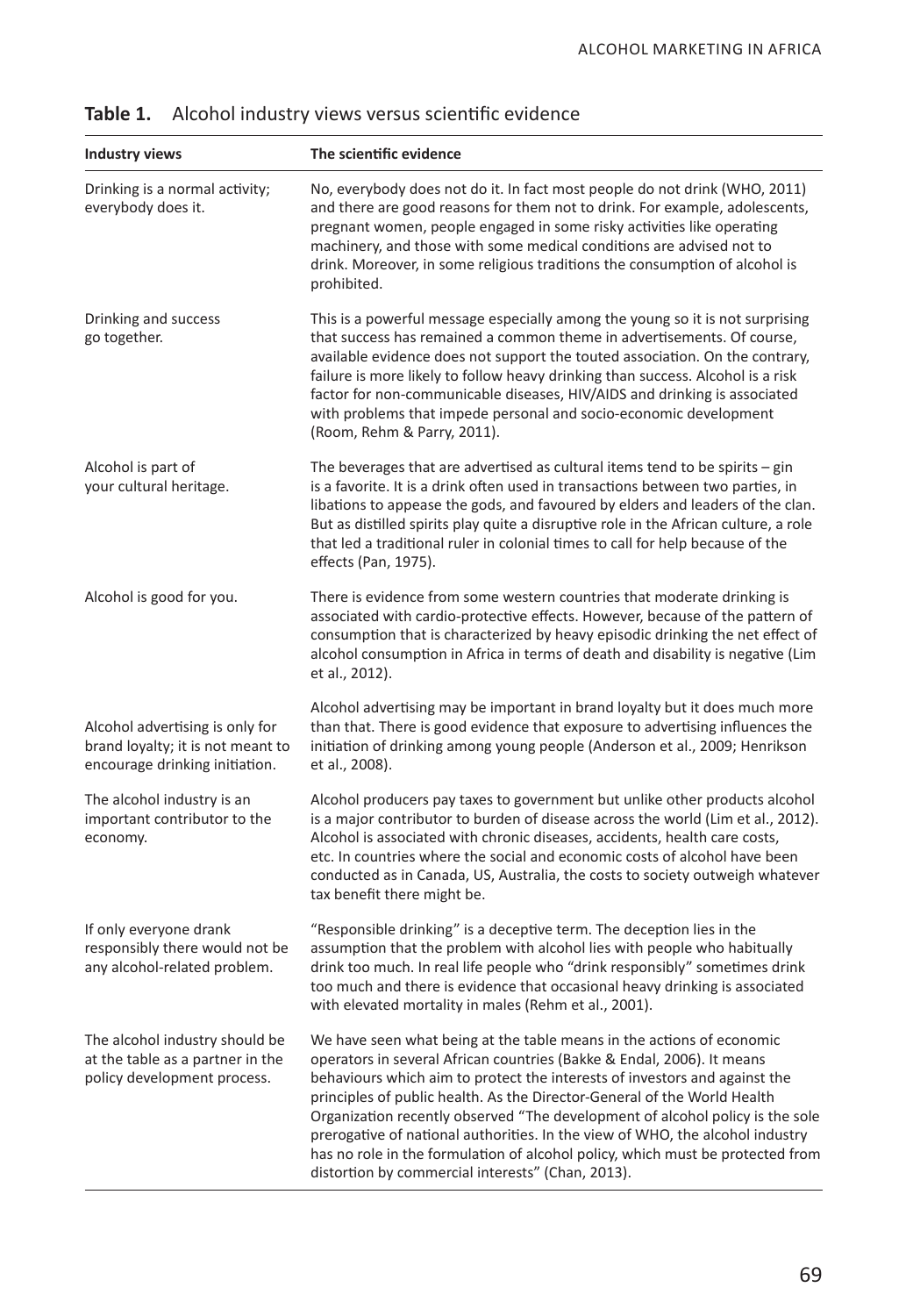cially in African societies where the pattern of drinking often involves heavy episodic consumption.

Just as alcohol is not an ordinary commodity, alcohol marketing is not an ordinary business. It is a business that carries with it a high potential for harm and this harm increases with use. For example, the high level of harm associated with alcohol in some parts of the African continent (Lim et al., 2012) seems to be mostly a direct result of increasing availability of alcoholic beverages in these countries (WHO, 2011). Alcohol marketing is not an ordinary business because advertising influences consumption. Products are advertised to increase their exposure to the public or some sections of it, make them appealing to potential buyers, and ultimately increase sales of the product. This business consideration is not any different when it is beer, wine and spirits that are advertised and it is doubtful that so much would have been invested in advertising them if there was no overall business benefit derived from it. Beer companies are among the largest advertisers in several African countries targeted by the industry and the evidence is there to show that indeed advertising influences the behaviour of young people in such a way that those exposed to advertising messages are more likely to initiate drinking and drink more than those not so exposed (Anderson, de Bruijn, Angus, Gordon, & Hastings, 2009; Henriksen, Feighery, Schleicher, & Fortmann, 2008).

#### **THE RESPONSE**

In much of the western world the behaviour of the alcohol industry is increasingly being monitored by government and nongovernmental bodies but in Africa little of that is going on. Worse still, only a few countries have policies which seek to control the production, distribution and consumption of alcohol. For example, only a handful of countries have alcohol policy in the form a government document with debated and adopted principles and actions to attain the goal of reducing consumption and alcohol-related harm. In other words while it is clear from available data that alcohol is a growing menace in the African region the response by governments has been tepid at best and in some cases whatever response exists is influenced by the industry through their role in the development of the policy document. This case of asking the goat to watch over the yams has been documented by Bakke and Endal (2011) and serves as a warning to governments that the self interest of the alcohol industry is incompatible with public health which should serve as the bedrock of alcohol policy.

The influence of the alcohol industry is manifested not only in its meddlesomeness in the policy process but also in wanting to foist strategies that are not supported by evidence of effectiveness. There is consensus today that alcohol problems can be reduced with the application of evidence-based policies which include restrictions of availability and control of marketing and promotion (WHO, 2011; Babor et al., 2010 ). However, in what can only be regarded as attempts to mislead, the industry continues to push those policy options that are less likely to affect the bottom line. The focus on strategies that do not work to reduce consumption and problems is guided by economic considerations and not social welfare.

### **Vigorous national responses are needed**

In the face of industry onslaught on the rights of young and vulnerable people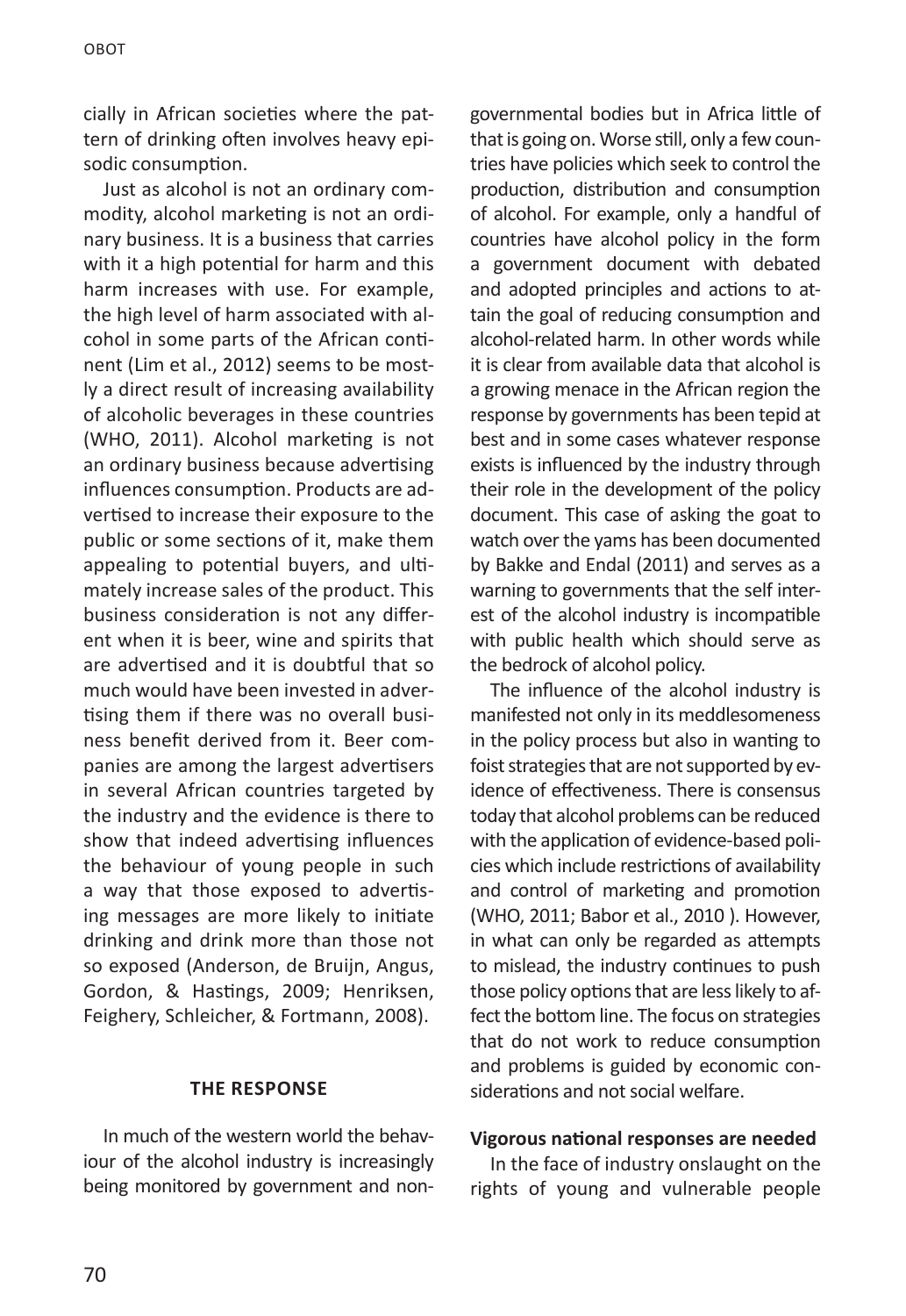through direct targeting, the response to alcohol problems in Africa and other parts of the world has benefitted from work carried out by the World Health Organization. A Global strategy to reduce harmful use of alcohol was adopted by the World Health Assembly in 2010 in recognition of the link between alcohol, health and development (WHO, 2010). The strategy document lists ten policy options and interventions and calls for global efforts to assist member states in implementing evidence-based measures to address consumption and related harm. Among the ten areas of work are: response from the health sector to minimize the effects of harmful use of alcohol, drink-driving countermeasures, pricing policies, availability of alcohol and marketing of alcoholic beverages. Following the lead of the global body, the African Office of the World Health Organization has also identified ten policy options or priority areas similar to the global policy options.

Since the developments of these guides to action a consensus has emerged among public health practitioners that that some actions are more important than others and that to achieve reductions in harmful consumption and problems three areas are particularly poignant. Sometimes known as the "three best-buys" these areas are reduced availability, pricing and taxation policies, and control of marketing and promotion. National alcohol control policies should be developed with a special attention to these three options based on extensive literature which support their association with use and harm. Unfortunately these are the policy options often ignored by the alcohol industry while they focus attention on policies that have limited effectiveness. Of course in Africa it is also necessary to address availability in the context of widespread consumption of informal and illegal alcohol especially as this impinges on the successful implementation of effective policies.

#### **CONCLUSION**

That alcohol is a major contributor to the burden of health and social problems in a growing number of African countries is hardly debatable. This burden has been highlighted recently for some countries in southern and East Africa. There is no reason to believe that many countries in West and Central Africa are not in the same boat and only lack of data prevent similar findings.

The good news about alcohol problems across the world is the availability of the technology to control alcohol problems via the implementation of tested policy options. Though the success of these strategies have been predominantly in western countries, there is some evidence that the three "best buys" combined with other measures mentioned above (including providing services in the health care sector) can offer the protection needed. As presented in the WHO strategy (WHO, 2010), an awareness of the danger caused by unrestricted marketing and its consequence is a first step in action against alcohol by nations across the world. More needs to be done by civil society and public health experts in African countries to advocate for effective alcohol policies while keeping at bay the meddlesomeness of economic operators whose interest is in selling more and more of their products but who masquerade as defenders of public health. Ultimately it is the responsibility of countries to protect the right to health of young people and all their citizens by reducing their exposure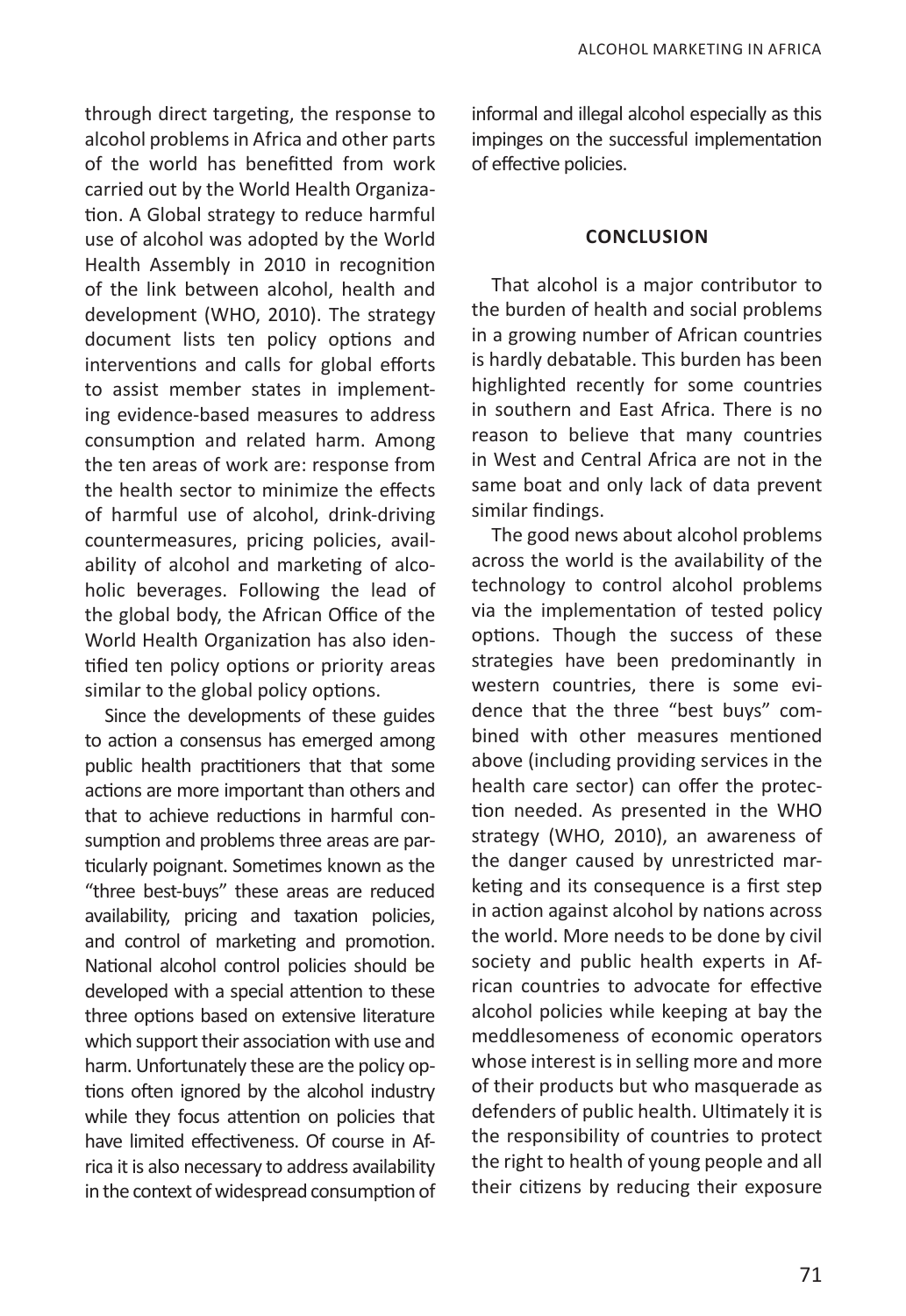to targeted marketing and promotion of what is essentially an addictive and dangerous psychoactive substance.

It is also important to keep in mind that the major alcohol producers in Africa (Heineken, Diageo, SABMiller) are large global organizations with heavy financial involvement of Western-based investors, and that the unethical behaviours of the industry in Africa are largely not tolerated in their home countries. The road to success, therefore, needs to include concerted global action to check the excesses of economic operators through monitoring and reporting of unethical activities of the industry by interest groups in their home turfs and in what the industry sees as the emerging alcohol markets of Africa.

## **ACKNOWLEDGEMENTS**

Research for this paper was supported by a small grant from Blue Cross Norway, Oslo, Norway.

#### **REFERENCES**

- Adomakoh, C. C. (1976). Alcoholism: the African scene. Annals of New York Academy of Sciences, 273, 39-46.
- Anderson P, De Bruijn A, Angus K, Gordon R, Hastings G. (2009). Impact of alcohol advertising and media exposure on adolescent alcohol use: a systematic review of longitudinal studies. *Alcohol and Alcoholism,* 44(3), 229-243.
- Babor, T., Caetano, R., Casswell, Edwards, G. et al. (2003). Alcohol: no ordinary commodity – research and public policy. Oxford: Oxford University Press.
- Babor, T., Caetano, R., Casswell, Edwards, G. et al. (2010). Alcohol: no ordinary

commodity – research and public policy. Oxford: Oxford University Press.

- Bakke, O., & Endal, D. (2010). Alcohol policies out of context: drinks industry supplanting government role in alcohol policies in sub-Saharan Africa. Addiction, 105,(1), 22-28.
- de Brujin, A. (2011). Alcohol marketing practices in Africa: Findings from the Gambia, Ghana, Nigeria and Uganda. Dutch Institute for Alcohol Policy (STAP): Utrecht, The Netherlands.
- Chan, M. (2013). Letter in reply to BMJ feature on the alcohol industry. http://www.bmj.com/content/346/ bmj.f1889/rr/640534. Accessed 23 May 2013.
- Henriksen L, Feighery EC, Schleicher NC, Fortmann S. P. (2008). Receptivity to alcohol marketing predicts initiation of alcohol use. *Journal of Adolescent Health,* 42(1), 28-35.
- Ibanga, A., Adetula, V., Dagona, Z., Karick, H., & Ojiji, O. (2005). The contexts of alcohol consumption by men and women in Nigeria. In I. Obot & R. Room (eds.), Alcohol, gender and drinking problems: perspectives from low and middle income countries (pp. 143-166). Geneva: WHO.
- Jahiel, R. I. (2008). Corporation-induced diseases, upstream epidemiologic surveillance, and urban health. Journal of Urban Health: Bulletin of the New York Academy of Medicine, 85(4), 517-531.
- Jahiel, R. I. & Babor, T. F. (2007). Industrial epidemic, public health advocacy, and the alcohol industry: lessons from other fields. Addiction, 102, 1335-1339.
- Jernigan, D., & Obot, I.S. (2006). Thirsting for the African market. *African Journal of Drug and Alcohol Studies*, 5(1), 57-70.
- Jernigan, D. (2012a). The Size of the Global Alcohol Market and its Penetration